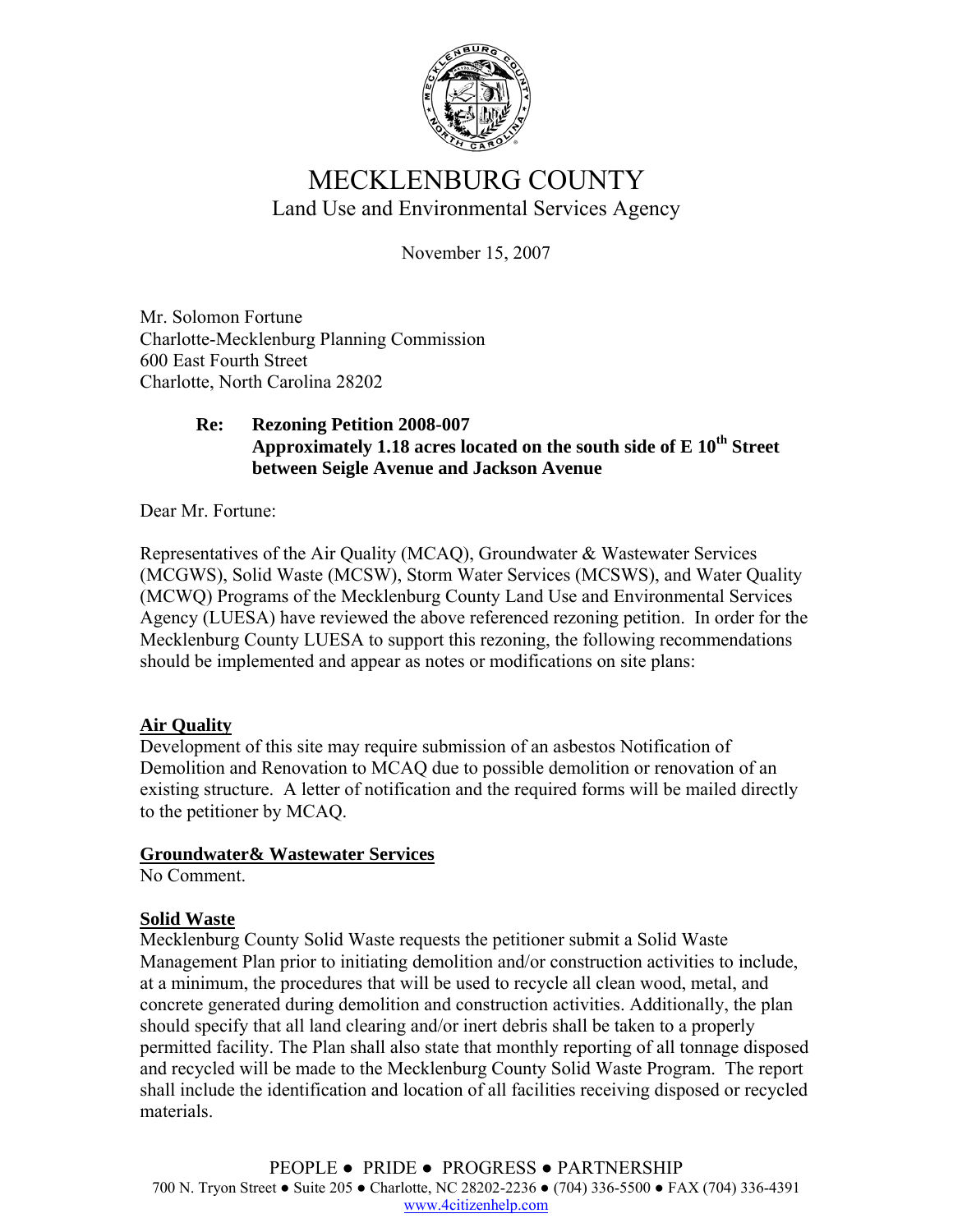Mecklenburg County is committed to reduction of construction/demolition waste. Technical assistance is available at no charge to those companies willing to partner with the County in this effort.

#### **Storm Water**

No Comment.

#### **Water Quality**

In order for the Mecklenburg County Water Quality Program to support this rezoning, the following recommendations should be implemented and appear as notes on site plans.

The proposed project will include a substantial amount of impervious area, which will directly affect surface water quality due to storm water runoff from the project. Storm water runoff becomes contaminated with pollutants associated with the impervious area usage, transporting these pollutants to surface waters. In addition, this impervious area acts to increase the volume and velocity of storm water entering surface waters, which affects stream channel stability and negatively impacts water quality and aquatic habitat. In order to mitigate the impacts of these pollutants and to protect water quality conditions, the proposed project should incorporate the criteria specified below.

#### **General Recommendations:**

#### *Storm Water Quality Treatment*

Any separate, defined drainage area within a project that will have greater than 24% built-upon area is to have water quality best management practices (BMPs) to treat storm water runoff from the entire built-upon area within the separate, defined drainage area. The BMPs are to be constructed to achieve 85% Total Suspended Solid (TSS) removal for the entire post-development runoff volume for the first 1-inch of rainfall. The BMPs must be designed and constructed in accordance with the N.C. Department of Environment and Natural Resources (NCDENR) Best Management Practices Manual, April 1999, Section 4.0.

The use of Low Impact Design (LID) such as bioretention systems in tree islands, grassed swales, vegetated buffers, level spreaders, and other innovative systems in a "treatment train" is optional and encouraged, where applicable. LID systems can be employed in whole or in part, to meet the 85% TSS treatment standard for storm water runoff. LID must be designed and constructed per the NCDENR Best Management Practices Manual, April 1999, Section 4.0.

## *Storm Water Volume and Peak Controls*

Any separate, defined drainage area within a project that will have greater than 24% built-upon area is to have best management practices (BMPs) to control the entire runoff volume for the 1-year, 24-hour. The runoff volume drawdown time for the BMPs shall be a minimum of 24 hours, but not more than 120 hours. The peak runoff rates should be controlled with BMPs to match the predevelopment runoff rates for the 10-year and 25 year, 6-hr storms *or* perform a downstream analysis to determine whether peak control is needed, and if so, for what level of storm frequency.